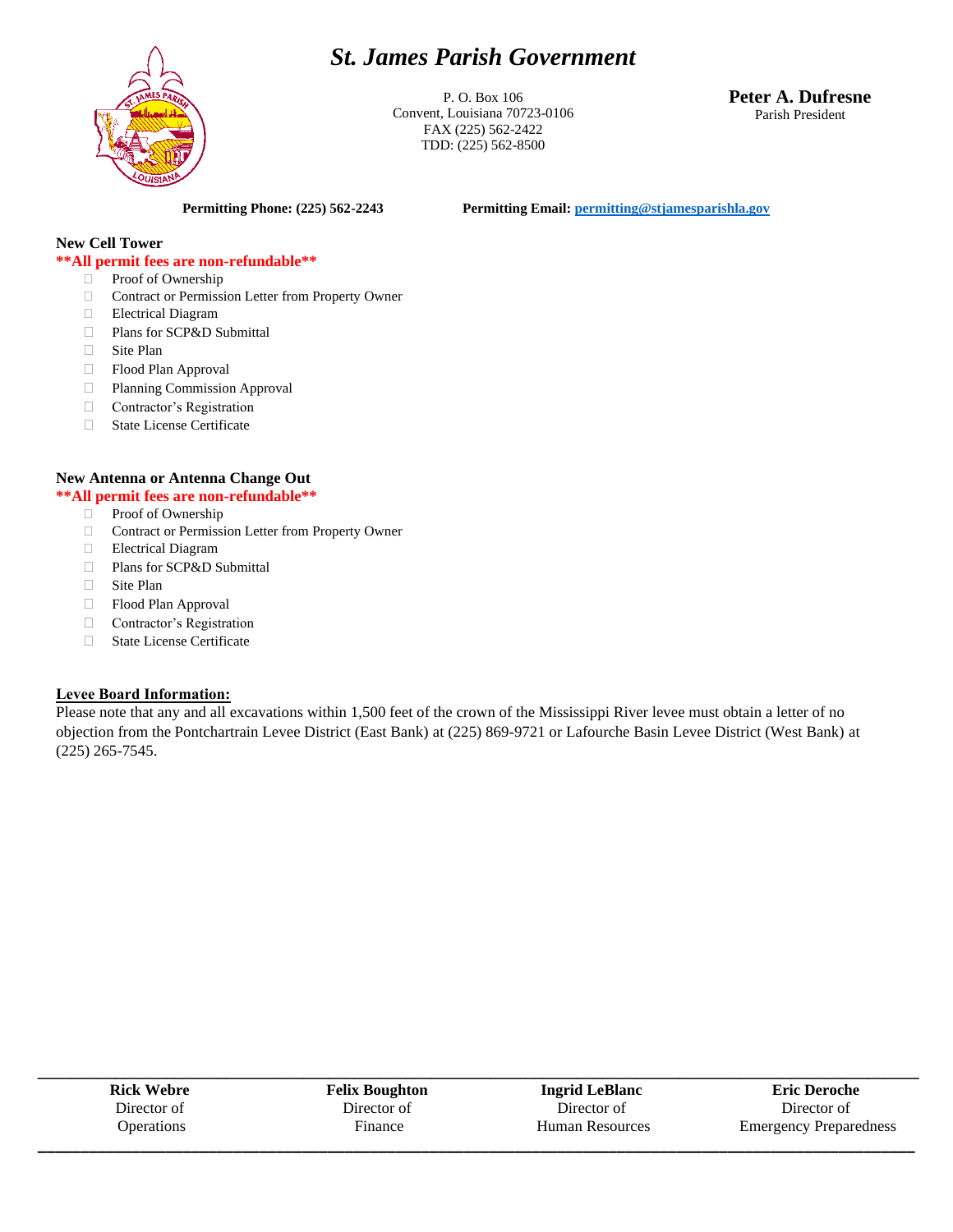### **FOR OFFICE USE ONLY**

**Permitting Department**

**Cell Tower Installation**



**DATE RECEIVED: \_\_\_\_\_\_\_\_\_\_\_\_\_**

**PERMIT #: \_\_\_\_\_\_\_\_\_\_\_\_\_\_\_\_\_\_\_**

# **New Cell Tower, New Antenna, or Change Out** *(circle one)* PROJECT/SERVICE ADDRESS: \_\_\_\_\_\_\_\_\_\_\_\_\_\_\_\_\_\_\_\_\_\_\_\_\_\_\_\_\_\_\_\_\_\_\_\_\_\_\_\_\_\_\_\_\_\_\_\_\_\_\_\_\_\_\_\_\_\_\_\_\_\_\_\_\_\_\_\_\_\_  $(CITY, STATE)$  (ZIP) **PROPERTY OWNER'S INFORMATION** Name: \_\_\_\_\_\_\_\_\_\_\_\_\_\_\_\_\_\_\_\_\_\_\_\_\_\_\_\_\_\_\_\_\_\_\_\_\_\_ Mailing Address: \_\_\_\_\_\_\_\_\_\_\_\_\_\_\_\_\_\_\_\_\_\_\_\_\_\_\_\_\_\_\_\_\_\_\_\_\_ Phone:  $\qquad \qquad \text{City:}$ Email: \_\_\_\_\_\_\_\_\_\_\_\_\_\_\_\_\_\_\_\_\_\_\_\_\_\_\_\_\_\_\_\_\_\_\_\_\_\_\_ State, Zip: \_\_\_\_\_\_\_\_\_\_\_\_\_\_\_\_\_\_\_\_\_\_\_\_\_\_\_\_\_\_\_\_\_\_\_\_\_\_\_\_\_\_\_ **APPLICANT'S INFORMATION** Name: \_\_\_\_\_\_\_\_\_\_\_\_\_\_\_\_\_\_\_\_\_\_\_\_\_\_\_\_\_\_\_\_\_\_\_\_\_\_ Mailing Address: \_\_\_\_\_\_\_\_\_\_\_\_\_\_\_\_\_\_\_\_\_\_\_\_\_\_\_\_\_\_\_\_\_\_\_\_\_ Phone: \_\_\_\_\_\_\_\_\_\_\_\_\_\_\_\_\_\_\_\_\_\_\_\_\_\_\_\_\_\_\_\_\_\_\_\_\_\_ City: \_\_\_\_\_\_\_\_\_\_\_\_\_\_\_\_\_\_\_\_\_\_\_\_\_\_\_\_\_\_\_\_\_\_\_\_\_\_\_\_\_\_\_\_\_\_\_ Email: \_\_\_\_\_\_\_\_\_\_\_\_\_\_\_\_\_\_\_\_\_\_\_\_\_\_\_\_\_\_\_\_\_\_\_\_\_\_\_ State, Zip: \_\_\_\_\_\_\_\_\_\_\_\_\_\_\_\_\_\_\_\_\_\_\_\_\_\_\_\_\_\_\_\_\_\_\_\_\_\_\_\_\_\_\_ **CONTRACTOR'S INFORMATION** Name: \_\_\_\_\_\_\_\_\_\_\_\_\_\_\_\_\_\_\_\_\_\_\_\_\_\_\_\_\_\_\_\_\_\_\_\_\_\_ Mailing Address: \_\_\_\_\_\_\_\_\_\_\_\_\_\_\_\_\_\_\_\_\_\_\_\_\_\_\_\_\_\_\_\_\_\_\_\_\_ Phone:  $\qquad \qquad \text{City:}$ Email: \_\_\_\_\_\_\_\_\_\_\_\_\_\_\_\_\_\_\_\_\_\_\_\_\_\_\_\_\_\_\_\_\_\_\_\_\_\_\_ State, Zip: \_\_\_\_\_\_\_\_\_\_\_\_\_\_\_\_\_\_\_\_\_\_\_\_\_\_\_\_\_\_\_\_\_\_\_\_\_\_\_\_\_\_\_ Installer: \_\_\_\_\_\_\_\_\_\_\_\_\_\_\_\_\_\_\_\_\_\_\_\_\_\_\_\_\_\_\_\_ STATE LIC#: \_\_\_\_\_\_\_\_\_\_\_\_\_\_\_\_\_ CR#: \_\_\_\_\_\_\_\_\_\_\_\_\_\_ **PROJECT DESCRIPTION: Tower Information: CONSIDER Antenna Information: Antenna Information:** New  $-$  Y or N If yes how many:  $\frac{1}{2}$  Replacement – Y or N If yes how many: \_\_\_\_\_\_\_ Electrical Work – Y or N **VALUE**

| <b>CERTIFICATION</b>                                                                                                                                                                                                                                                                                                       |      |       |  |  |  |
|----------------------------------------------------------------------------------------------------------------------------------------------------------------------------------------------------------------------------------------------------------------------------------------------------------------------------|------|-------|--|--|--|
| I certify that the above information is correct and agree to construct this building in accordance with the plot, building plans and specifications submitted herewith,<br>an in strict compliance with all the provisions of the Building Code, Electrical Code, and Health and Plumbing Regulations of St. James Parish. |      |       |  |  |  |
| Applicant (Please Print)                                                                                                                                                                                                                                                                                                   | Date | Title |  |  |  |
| Applicant's Signature                                                                                                                                                                                                                                                                                                      |      |       |  |  |  |

5800 Highway 44 Phone: (225) 562-2243 P.O. Box 106 Email: permitting@stjamesparishla.gov